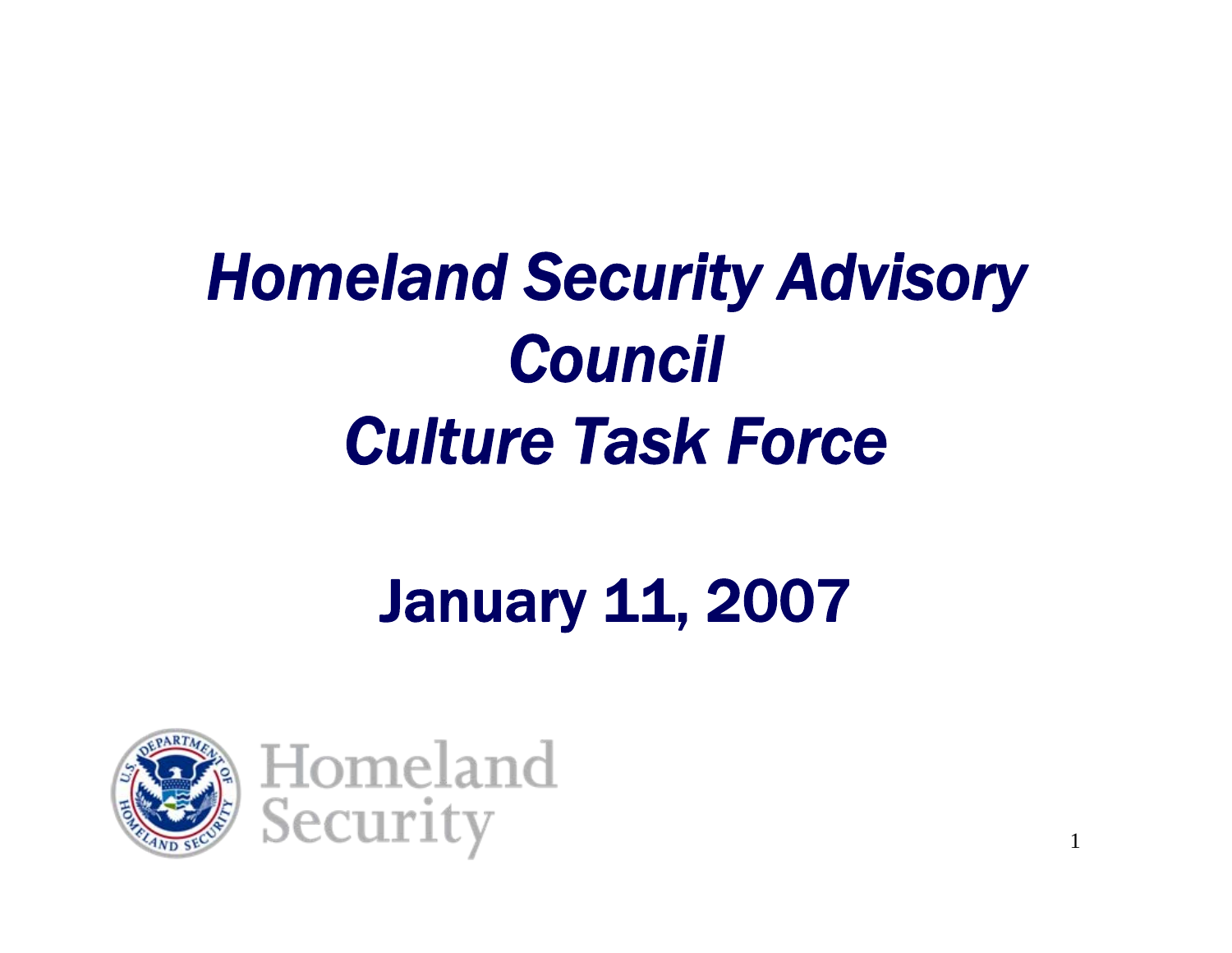### *The Culture Task Force Charter*

In June 2006, the Secretary directed the Homeland Security Advisory Council (HSAC) to establish a Culture Task Force (CTF) to provide recommendations **for achieving and maintaining an empowering, energetic, dedicated, mission-focused culture** within the Department and, most importantly, within the spectrum of its state, tribal, local and private sector partners.

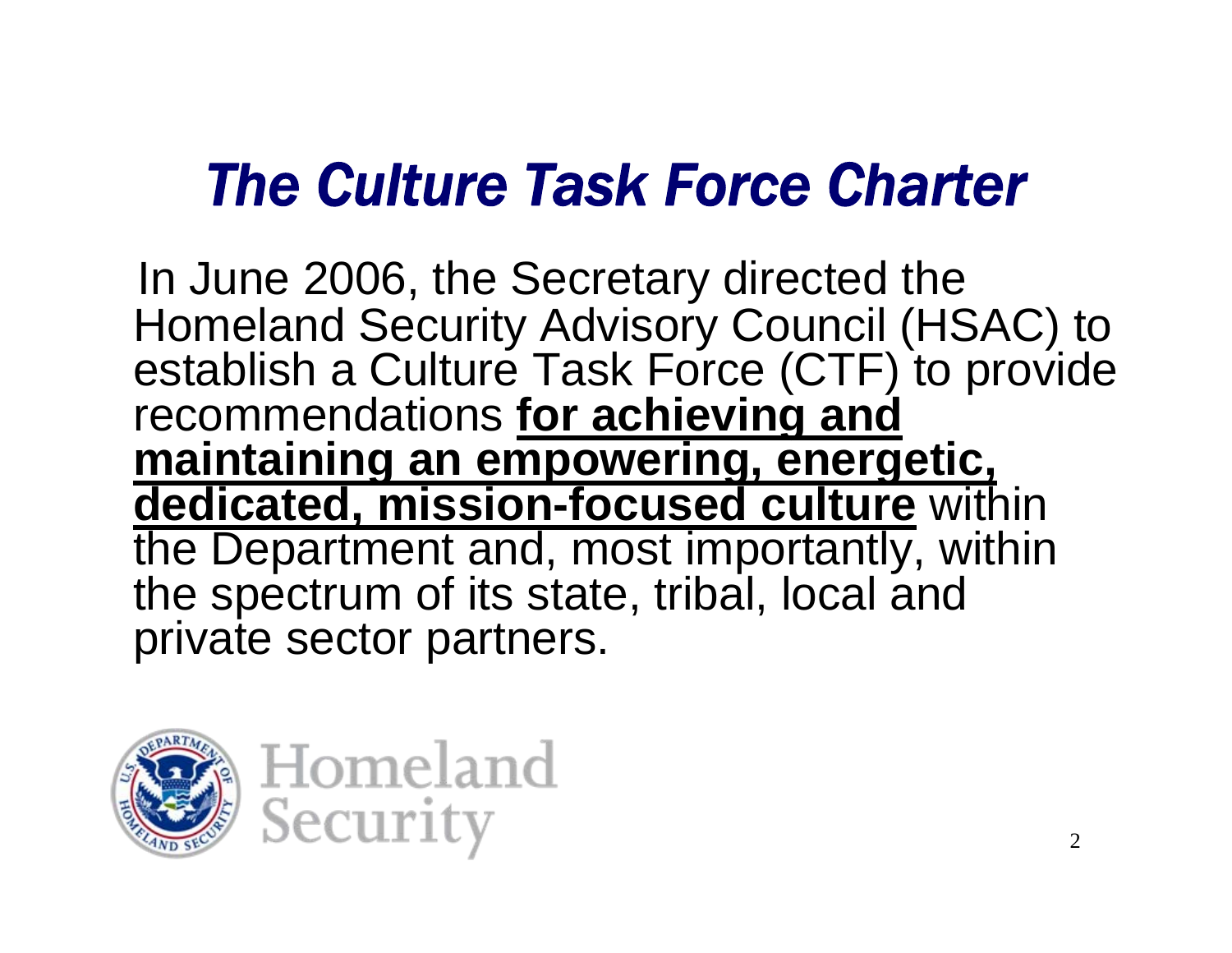## *CTF Recommendation:*

**Recommendation 1:** DHS Headquarters Must Further Define and Crystallize Its Role **Recommendation 2:** Implement Homeland Security Management and Leadership Models **Recommendation 3:** Establish an Operational Leadership Position **Recommendation 4:** Create leadership empowered Teamwork and a "Blended Culture" **Recommendation 5:** Engage the State, Local, Tribal and Private Sector in an "Outside the Beltway-Focused" Collaborative Process **Recommendation 6:** Institutionalize the Opportunity for Innovation

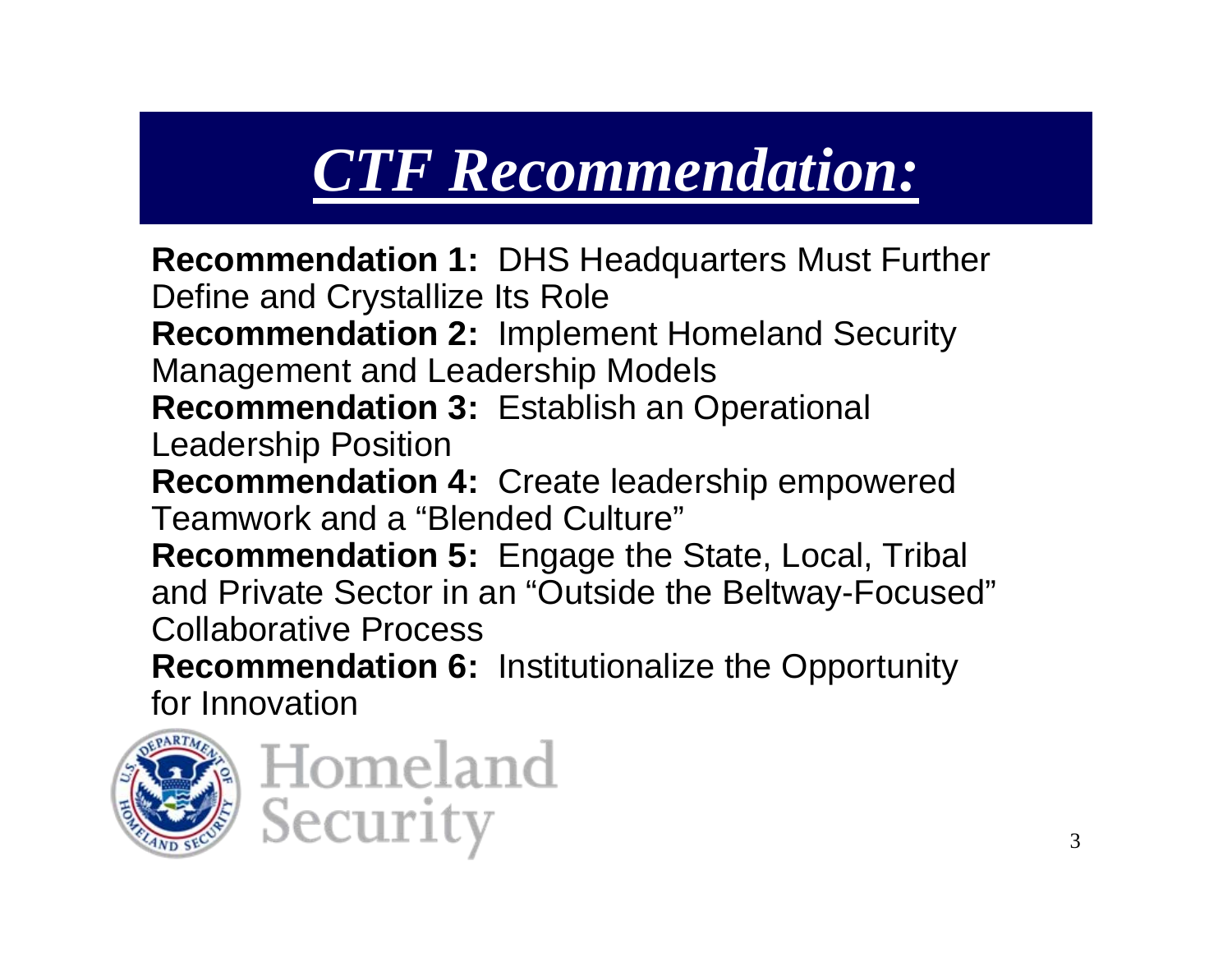### Culture Task Force Members

**Herb Kelleher** – CTF Chair – (HSAC) **Rick Stephens** – CTF Vice Chair – (HSAC) **Dr. David Abshire** – (APRSAC) **Duane Ackerman** – (HSAC) **Dr. Richard Andrews** – (HSAC) **Karen Anderson** – (SLSAC) **Sandra Archibald** – (APRSAC) **Michael Balboni** – (SLSAC) **Kathleen M. Bader** – (HSAC) **Michael Carona** – (ERSAC) **Dr. Roxane Cohen Silver** – APRSAC **Dr. Ruth David** – (HSAC)

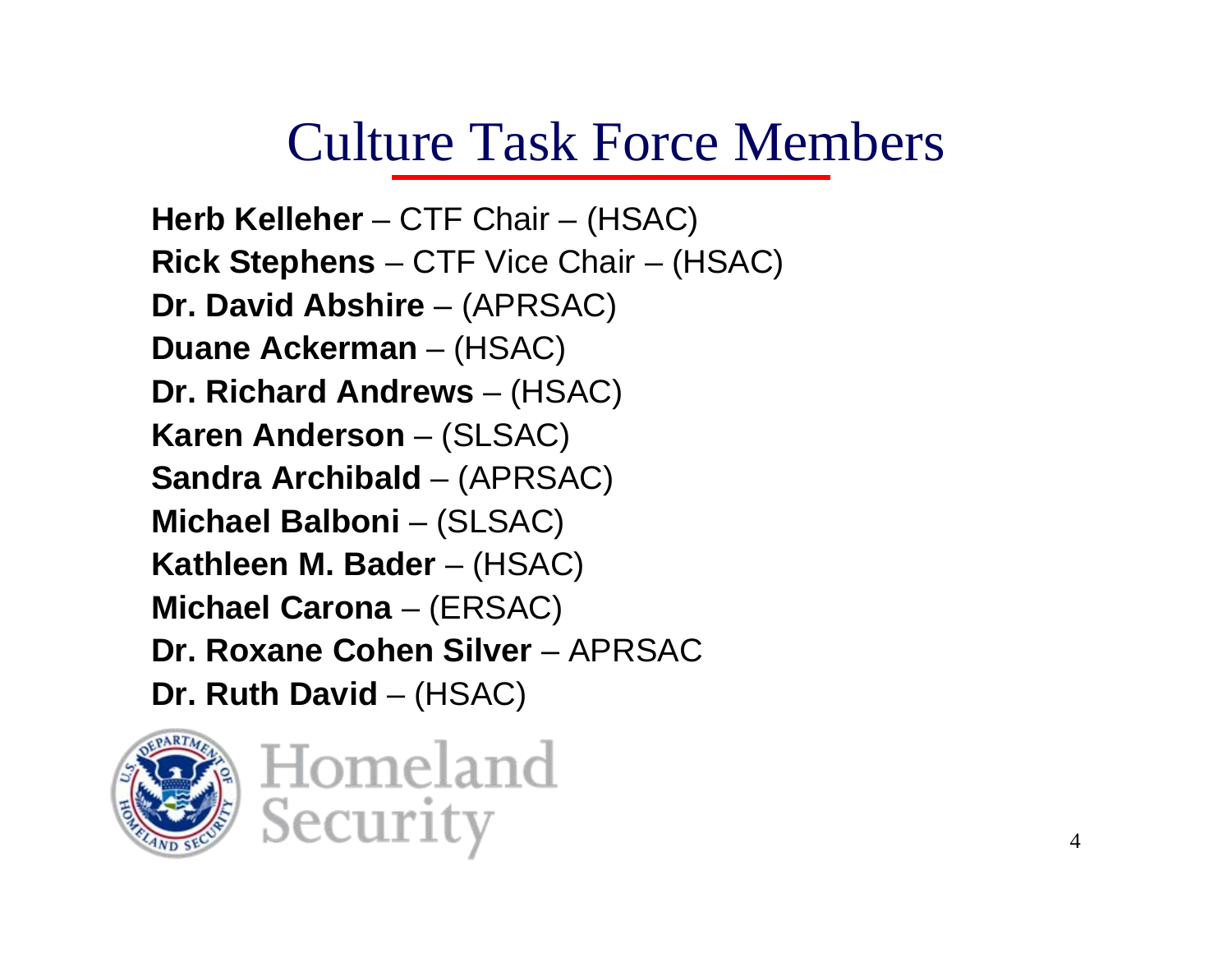### Culture Task Force Members Continued

```
Dr. Lydia Thomas – (HSAC)
Ellen Gordon – (ERSAC)
Steve Gross – (PVTSAC)
Dr. Doug Huntt – (PVTSAC)
Dr. Steve Kerr – (PVTSAC)
Don Knabe – (SLSAC)
George Vradenburg – (PVTSAC)
Houston Williams – (PVTSAC)
Jack Williams – (PVTSAC)
Judge William Webster – (HSAC Chair)
Secretary James Schlesinger, (HSAC Vice Chair)
```
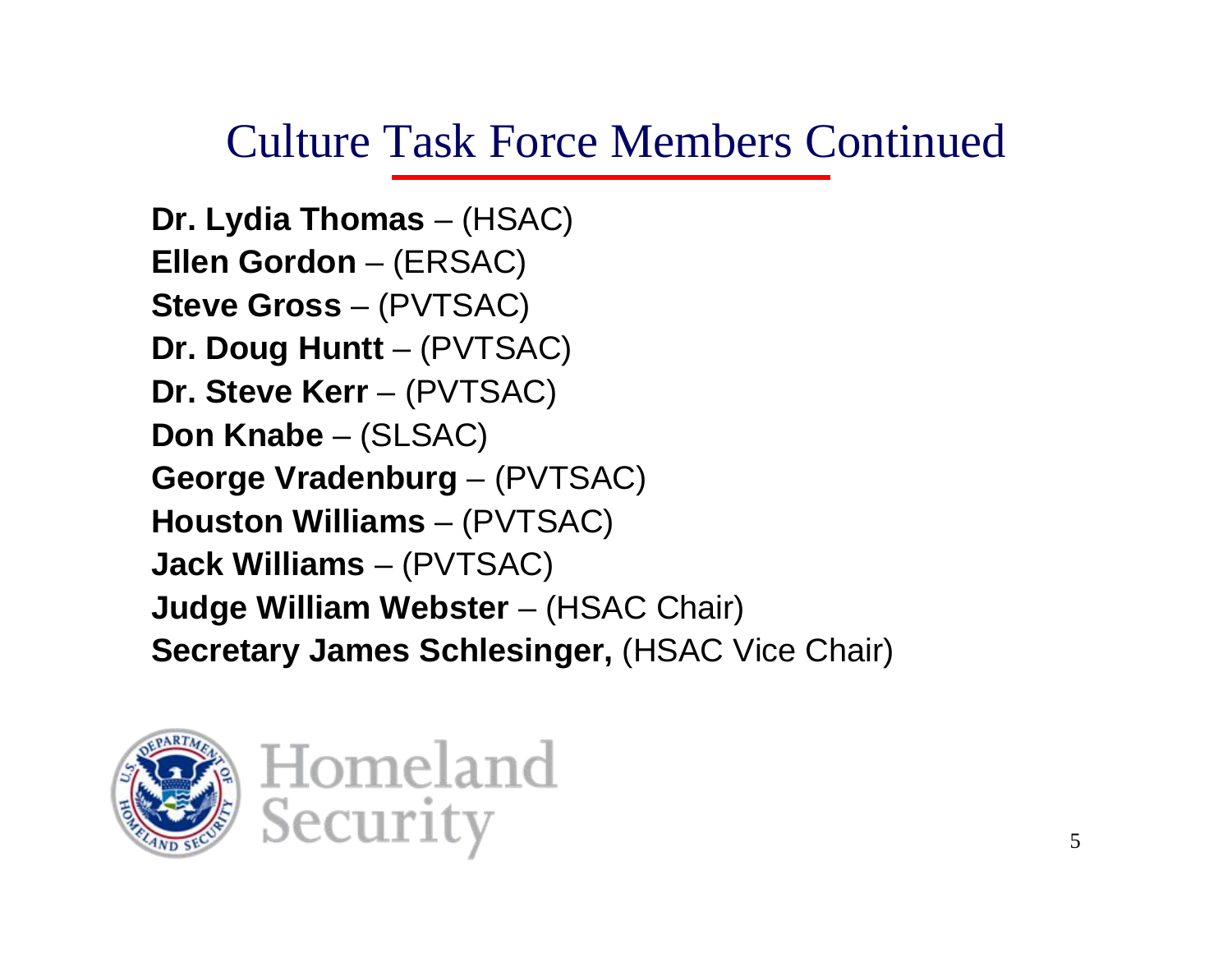### Subject Matter Experts

**Joe Adamoli,** Director of Internal Communications, DHS **CDR Laticia Argenti,** USCG, Chief, Policy & Doctrine Development Division, DHS

**Angela Drummond,** President and CEO of SiloSmashers **Ron James,** Senior Policy Advisor to the Under Secretary of Management, DHS **Marta Perez,** Chief Human Capital Officer, DHS **Dr. Leslie Pollack,** Manager, HR Research & Studies Group, Office of Personnel Management

**Gale Rossides,** Associate Administrator – Business

Transformation and Culture, TSA, DHS